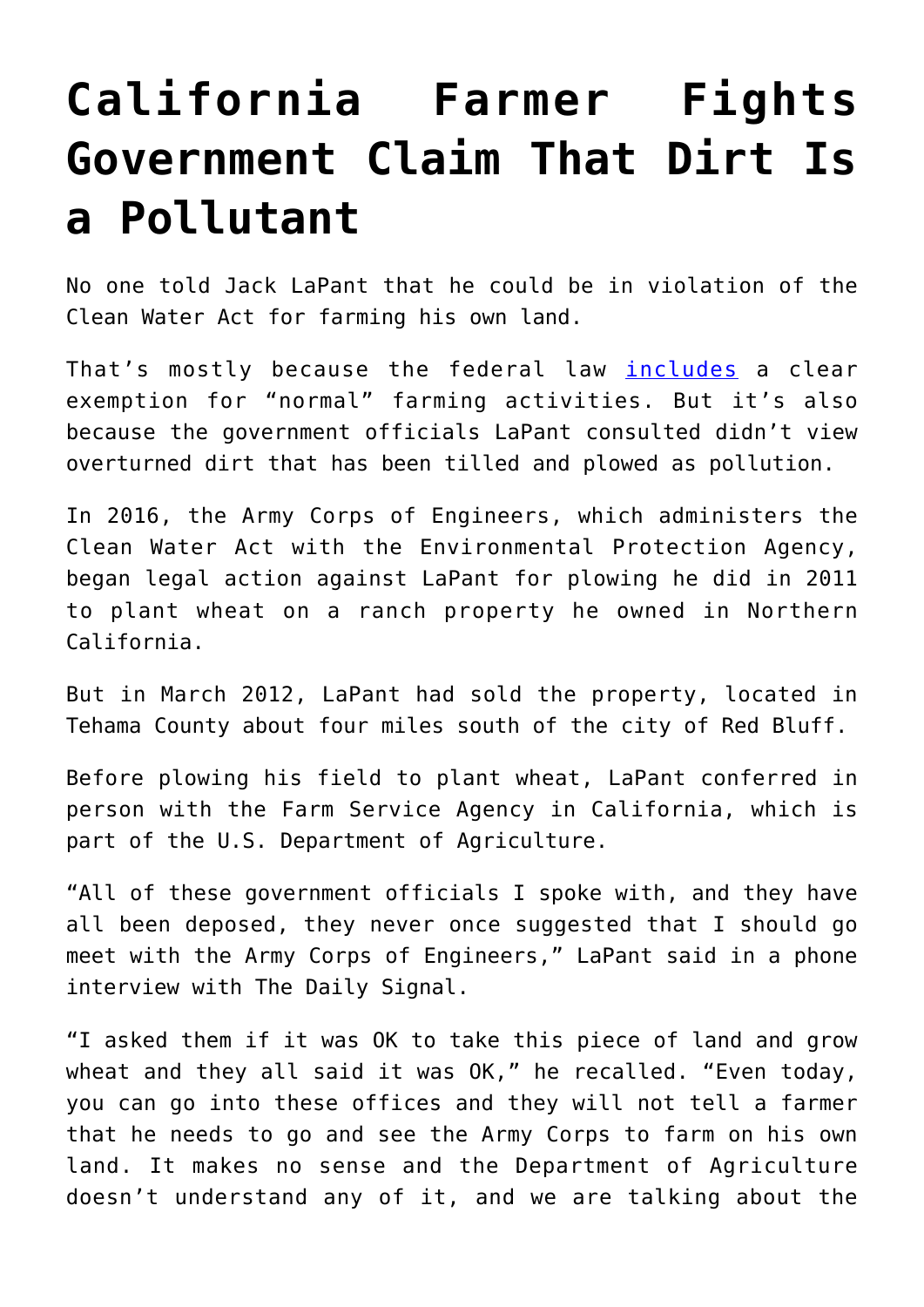same federal government."

LaPant recalls visiting "four different government folks" with expertise in soil conservation when he was researching the history of the farm.

"They all gave me the same answer," LaPant said. "They told me, 'Jack, if you'd like to go ahead and plant it the same way it's been planted in the past, go ahead. But if you want to go in and plant a permanent crop, then maybe we'll go back and study it.' So, I went ahead and planted 900 acres of wheat."

The legal complications for LaPant began after he sold the property to [Duarte Nursery,](https://duartenursery.com/) a family-owned nursery operation based in Tehama County, California, which then encountered similar problems with the Army Corps of Engineers.

Duarte Nursery entered into a [settlement agreement](https://pacificlegal.org/press-release/settlement-reached-in-duarte-nursery-case/) with the federal government after [suing](https://pacificlegal.org/case/duarte-nursery-v-u-s-army-corps-of-engineers/) the Army Corps of Engineers for denying due process. Pacific Legal Foundation, a nonprofit, public interest law firm based in Sacramento, California, and Washington, D.C., represented the nursery in the case and now represents LaPant.

Tony Francois, a lawyer with Pacific Legal Foundation who specializes in property rights, told The Daily Signal that the orchard-planting operations of another company, Goose Pond Ag, may be what led to the prosecution of LaPant.

Goose Pond Ag, a Florida-based farmland management company, purchased a portion of the California property from Duarte Nursery in 2012. Six years later, in 2018, the company reached a settlement with the U.S. Justice Department in which it agreed to pay \$5.3 million in civil penalties for Clean Water Act violations, according to [media reports.](https://regionalassociations.org/goose-pond-ag-doj-agreement/)

"It's the orchard planting and the preparations for the orchard planting, which involves fairly substantial earthwork, that really got the Army's attention and got this whole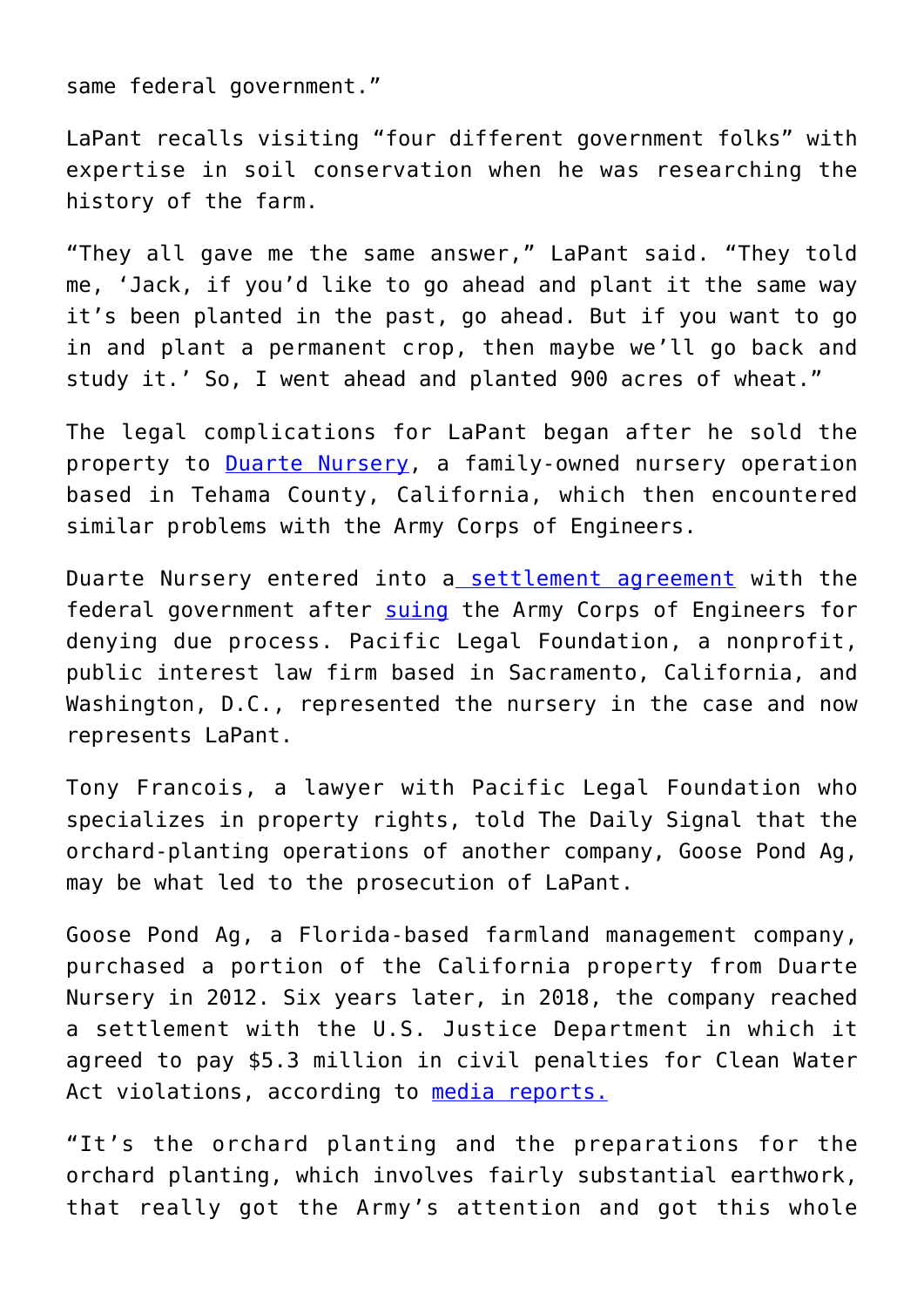enforcement action going," Francois said. "What's odd about it is that they roped LaPant into it, and we think the Army may have initially thought LaPant was part of this plan to plant the orchard."

This month, Pacific Legal Foundation plans to submit a motion for [summary judgment](https://www.law.cornell.edu/wex/summary_judgment) to the U.S. District Court for the Eastern District of California that could resolve some or all of LaPant's case based on "application of the law to the undisputed facts in the case," Francois said.

If the case is not resolved, it could move to a jury trial sometime in 2020.

The Daily Signal sought comment from the Army Corps of Engineers and the Environmental Protection Agency. Neither agency had responded by publication time.

What's particularly alarming to LaPant and other farmers familiar with his case is that in their view the Corps saw fit to modify the Clean Water Act without congressional approval, Francois said.

"There's a pretty broad, clear statement in the Clean Water Act that you don't need a permit for normal farming activities," Francois said, adding:

*This would include normal ranching, farming, forestry activities. But the Army has added multiple conditions that you have to meet for these protections [for such operations] to continue.*

*One of these conditions is that the property has to be tilled pretty regularly for this protection to continue. But there are many reasons why a farmer may suspend tilling. For example, cattle may have a higher price than wheat or corn, and so the land might be used for grazing for a period of time.*